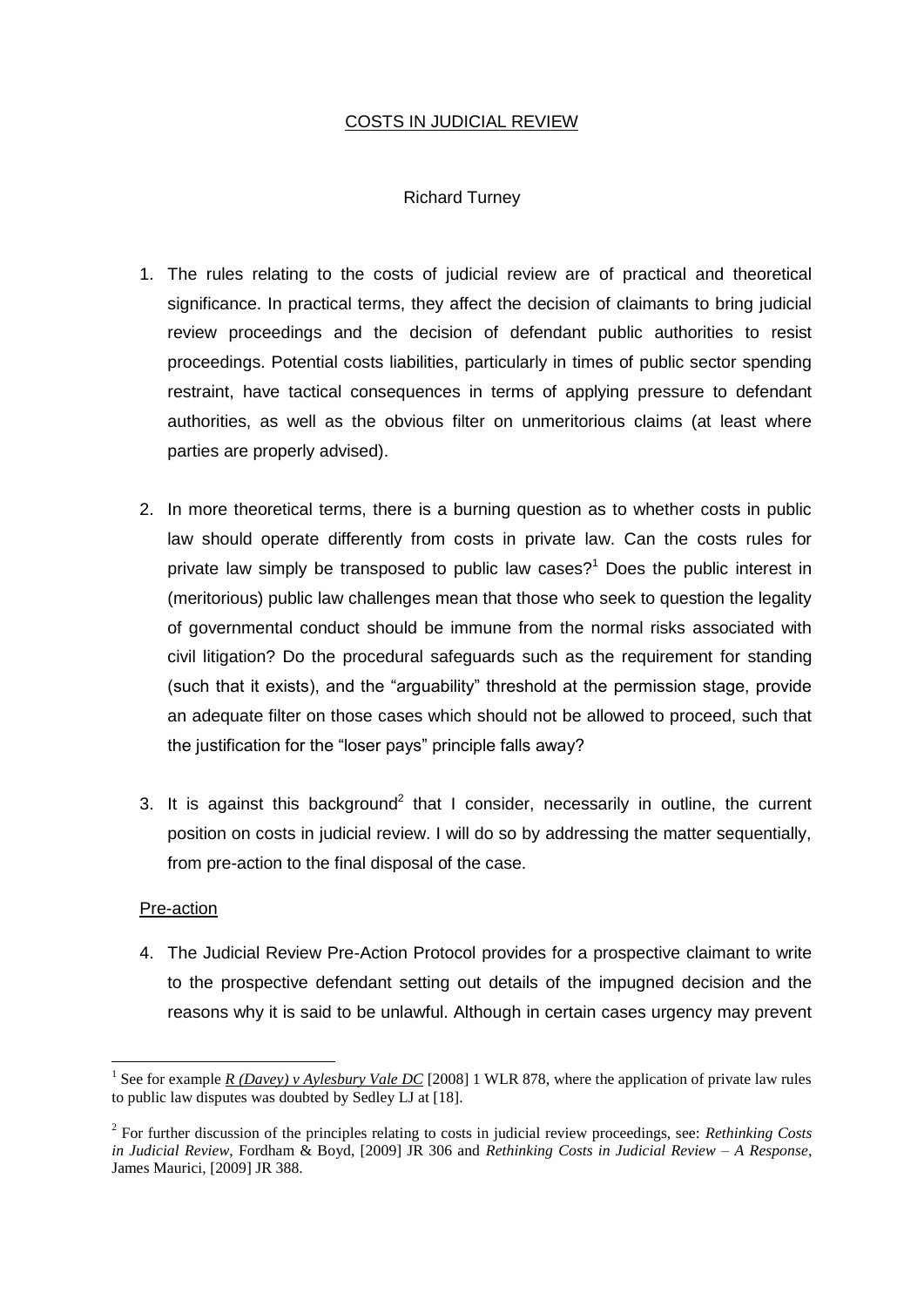such a letter being written<sup>3</sup> and in other cases the defendant may not be able to change the impugned decision, $4$  it is good practice to inform the other side as soon as possible of a party"s intentions to bring proceedings. In all civil litigation, pre-action correspondence can affect the ultimate costs liabilities of the parties. Express provision is made for costs sanctions for non-compliance in the Practice Direction on Pre-Action Protocols (at 4.6).

5. In the context of judicial review, it has been acknowledged by the courts that a failure by a defendant to reply to pre-action correspondence may have costs consequences.<sup>5</sup> It is also self-evident that if a convincing explanation can be given by the defendant, the claimant is better placed knowing that explanation prior to issuing proceedings because it can either revise its grounds, or it can avoid costs consequences by not proceeding with the claim. If permission is refused, the costs of preparing a pre-action protocol letter can in practice often be recovered from the claimant as part of the costs of acknowledging service, the acknowledgment of service often reflecting the contents of the pre-action protocol response.

#### Funding actions and protection from costs consequences

- 6. I do not propose to consider legal aid in respect of judicial review proceedings. I simply note that public law proceedings remain an area where legal aid is available, subject to the normal criteria being met. In practical terms, that provides an attractive solution to claimants in group challenges, who may be able to identify one lead claimant who is eligible to have their costs funded from the public purse.
- 7. One important and growth area in terms of judicial review costs has been the protective costs order. A protective costs order (PCO) seeks to limit or completely remove the costs risk to a claimant in bringing a judicial review claim. It provides an important means of allowing genuine "public interest" litigation to proceed, especially where actions are brought by charities or community groups with little funding and pro bono legal representation. PCOs also reflect the fact that at the "cutting edge" of public law, there may be considerable risk and uncertainty in mounting what may be important, but ultimately unmeritorious challenges.

1

 $3$  Referred to in the Judicial Review Pre-Action Protocol, paragraph 6

<sup>4</sup> See *Davey*, above, at [14]. Note also the comments in *The Judicial Review Pre-Action Protocol*, Charles Banner, [2008] JR 59.

<sup>5</sup> *R (Mount Cook Land Ltd) v Westminster CC* [2004] JPL 470 (per Auld LJ at [74]) and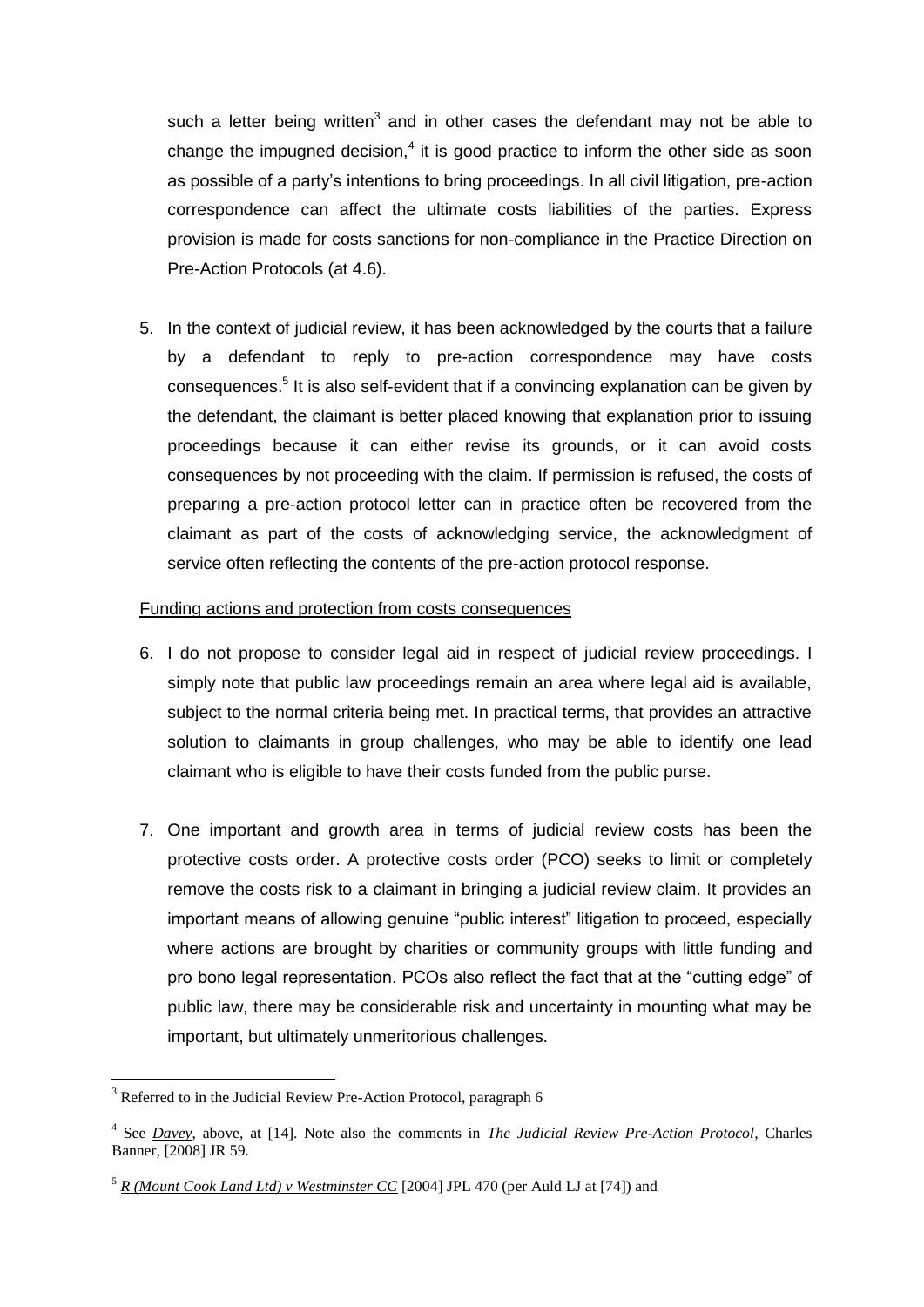8. The pre-conditions for a PCO were set out in *R (Corner House) v Secretary of State for Trade and Industry* [2005] 1 WLR 2600 although it should be noted that the scope of PCOs has seemingly expanded since that decision. At [74] onwards the Court of Appeal held:

74 We would therefore restate the governing principles in these terms.

(1) A protective costs order may be made at any stage of the proceedings, on such conditions as the court thinks fit, provided that the court is satisfied that: (i) the issues raised are of general public importance; (ii) the public interest requires that those issues should be resolved; (iii) the applicant has no private interest in the outcome of the case; (iv) having regard to the financial resources of the applicant and the respondent(s) and to the amount of costs that are likely to be involved, it is fair and just to make the order; and (v) if the order is not made the applicant will probably discontinue the proceedings and will be acting reasonably in so doing.

(2) If those acting for the applicant are doing so pro bono this will be likely to enhance the merits of the application for a PCO.

(3) It is for the court, in its discretion, to decide whether it is fair and just to make the order in the light of the considerations set out above.

75 A PCO can take a number of different forms and the choice of the form of the order is an important aspect of the discretion exercised by the judge. In the present judgment we have noted: (i) a case where the claimant's lawyers were acting pro bono, and the effect of the PCO was to prescribe in advance that there would be no order as to costs in the substantive proceedings whatever the outcome ( \*2625 R (Refugee Legal Centre) v Secretary of State for the Home Department [2004] EWCA Civ 1296 ); (ii) a case where the claimants were expecting to have their reasonable costs reimbursed in full if they won, but sought an order capping (at £25,000) their maximum liability for costs if they lost ( R (Campaign for Nuclear Disarmament) v Prime Minister [2002] EWHC 2712 (Admin) ); (iii) a case similar to (ii) except that the claimants sought an order to the effect that there would be no order as to costs if they lost ( R v Lord Chancellor, Ex p Child Poverty Action Group [1999] 1 WLR 347 ); and (iv) the present case where the claimants are bringing the proceedings with the benefit of a CFA, which is otherwise identical to (iii).

76 There is of course room for considerable variation, depending on what is appropriate and fair in each of the rare cases in which the question may arise. It is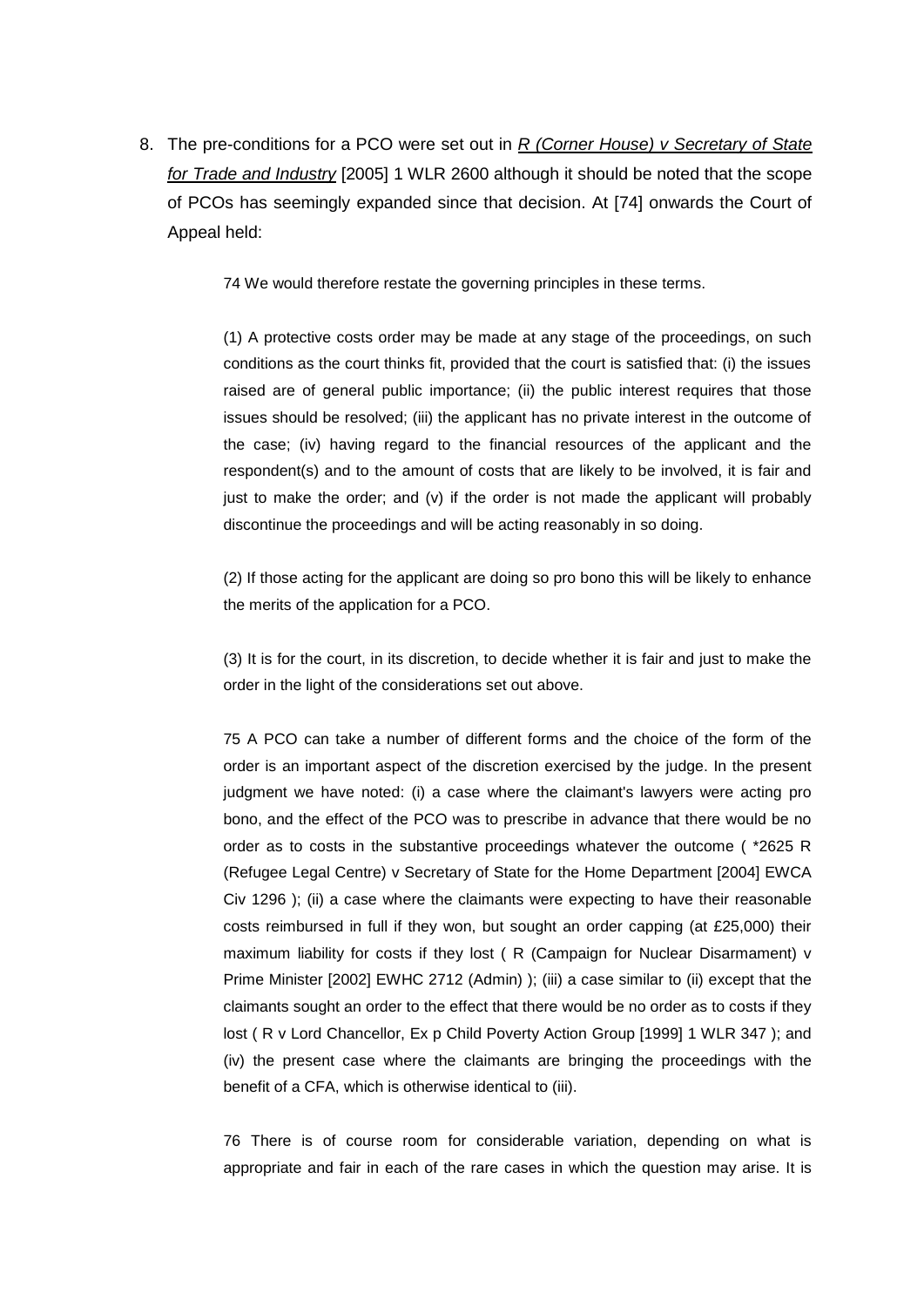likely that a cost capping order for the claimants' costs will be required in all cases other than (i) above, and the principles underlying the court's judgment in King v Telegraph Group Ltd (Practice Note) [2005] 1 WLR 2282 , paras 101-102 will always be applicable. We would rephrase that guidance in these terms in the present context. (i) When making any PCO where the applicant is seeking an order for costs in its favour if it wins, the court should prescribe by way of a capping order a total amount of the recoverable costs which will be inclusive, so far as a CFA-funded party is concerned, of any additional liability. (ii) The purpose of the PCO will be to limit or extinguish the liability of the applicant if it loses, and as a balancing factor the liability of the defendant for the applicant's costs if the defendant loses will thus be restricted to a reasonably modest amount. The applicant should expect the capping order to restrict it to solicitors' fees and a fee for a single advocate of junior counsel status that are no more than modest. (iii) The overriding purpose of exercising this jurisdiction is to enable the applicant to present its case to the court with a reasonably competent advocate without being exposed to such serious financial risks that would deter it from advancing a case of general public importance at all, where the court considers that it is in the public interest that an order should be made. The beneficiary of a PCO must not expect the capping order that will accompany the PCO to permit anything other than modest representation, and must arrange its legal representation (when its lawyers are not willing to act pro bono) accordingly.

9. The particular element of *Corner House* which has been the subject of some change relates to the requisite public interest in the litigation. In *R (Compton) v Wiltshire PCT* [2009] 1 WLR 1436, the Court of Appeal held:

> 23 Where someone in the position of Mrs Compton is bringing an action to obtain resolution of issues as to the closure of parts of a hospital which affects a wide community, and where that community has a real interest in the issues that arise being resolved, my view is that it is certainly open to a judge to hold that there is a public interest in resolution of the issues and that the issues are ones of general public importance. The paragraphs in the Corner House case [2005] 1 WLR 2600 are not, in my view, to be read as statutory provisions, nor to be read in an overrestrictive way. Indeed, it seems to me there is already support for a non-rigorous approach exemplified by para 19 of Lloyd Jones J's judgment in Bullmore's case [2007] EWHC 1350 (Admin) where he said in relation to the criteria of "no private interest":

"19. This particular requirement as formulated in [the Corner House case] has been diluted in the later case law. I have in mind particularly Wilkinson v Kitzinger [2006] 2 FLR 397 , where Sir Mark Potter P said, at para 54: "As to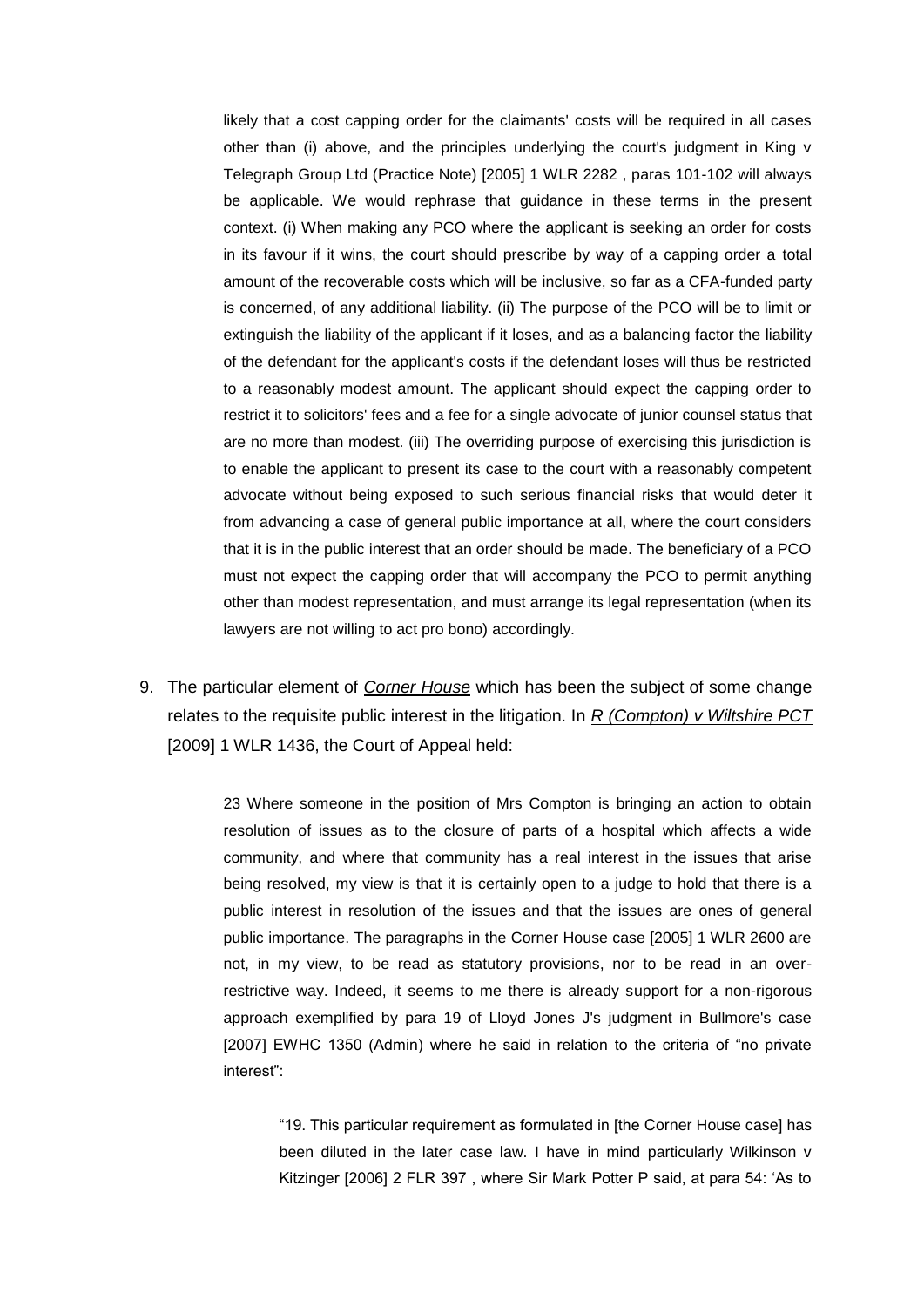(1)(iii), I find the requirement that the applicant should have "no private interest in the outcome" a somewhat elusive concept to apply in any case in which the applicant, either in private or public law proceedings, is pursuing a personal remedy, albeit his or her purpose is essentially representative of a number of persons with a similar interest. In such a case it is difficult to see why, if a PCO is otherwise appropriate, the existence of the applicant's private or personal interest should disqualify him or her from the benefit of such an order. I consider that the nature and extent of the "private interest" and its weight or importance in the overall context should be treated as a flexible element in the court's consideration of the question whether it is fair and just to make the order. Were I to be persuaded that the remaining criteria are satisfied, I would not regard requirement 1(iii) as fatal to this application. I note that passage was approved by the Court of Appeal in R (England) v Tower Hamlets London Borough Council [2006] EWCA Civ 1742 at [14].""

24 Furthermore, I would agree with Holman J that "exceptionality" was not seen in the Corner House case as some additional criterion to the principles set out in para 74 but a prediction as to the effect of applying the principles. Finally, I do not read the word "general" as meaning that it must be of interest to all the public nationally. On the other hand I would accept that a local group may be so small that issues in which they alone might be interested would not be issues of " general public importance". It is a question of degree and a question which the Corner House case would expect judges to be able to resolve.

- 10. I will touch on questions of access to environmental justice below, but I note at this stage that it should not be assumed that there is public importance in all environmental cases: see *Dullingham Parish Council v East Cambridgeshire DC* [2010] EWHC 1307 (Admin) and *R (Garner) v Elmbridge BC* [2010] EWHC 567 (Admin).
- 11. The courts have also grappled with a number of difficult issues around the terms of any PCO. For example, there are important issues regarding reciprocity: should the defendant"s liability to the claimant should the claim succeed be limited? If so, at what level should it be limited. In *R (Buglife: The Invertebrate Conservation Trust) v Thurrock Thames Gateway Development Corp* [2009] CP Rep 8, the Court of Appeal held the terms of any conditional fee agreement should be disclosed by the Claimant in their application for a PCO. The Court held (at [27]) that "[t]he agreed success fee is relevant to the likely amount of the liability of the defendant to the claimant if the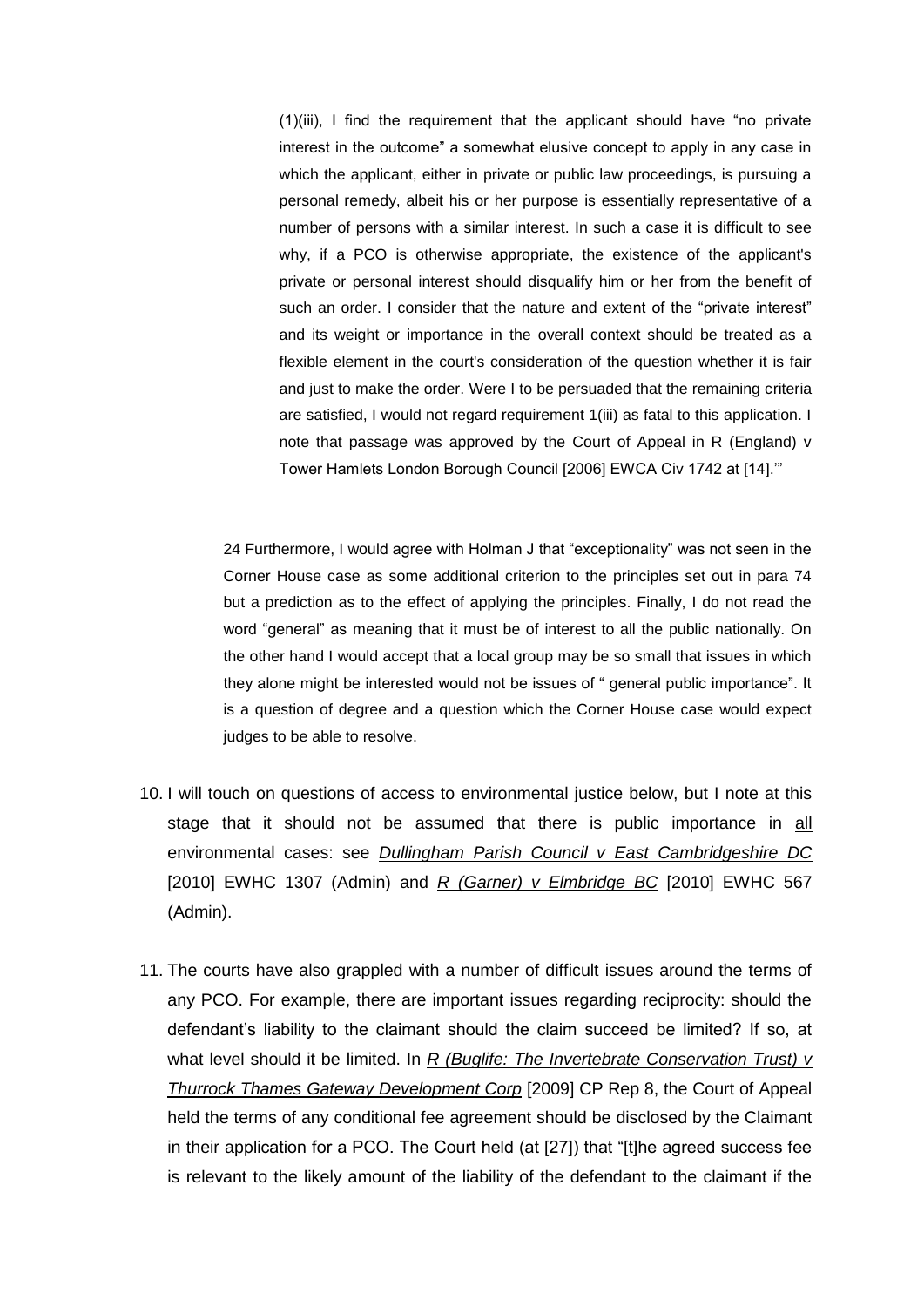claimant wins. It is therefore relevant to the amount of any cap on that liability. In our opinion the court should know the true position when deciding what the cap should be".

- 12. There is, of course, a cost associated with applying for and resisting PCOs. The Court of Appeal in *Corner House* (at [78]) recognised that protection may be granted for the making of the application, at a cost of up to £1,000. In practical terms, if the principle of a PCO cannot be disputed, parties may be best placed to negotiate the terms of the PCO in correspondence. This can lead to a satisfactory outcome for both claimants and defendant public authorities, not least because of the certainty in terms of the expense of litigation that a reciprocal PCO can provide.
- 13. It should also be remembered that defendants can seek costs protection in the form of orders for security for costs (see CPR Part 25). The reality is that security for costs is unlikely to be ordered prior to a decision on permission (in light of the limited potential recovery, discussed below), and if permission is granted a defendant may struggle to convince the court to order such security. The court must have regard to "all the circumstances of the case" and consider that it is just to make the order, as well as the other conditions of CPR 25.13 being satisfied.<sup>6</sup>

## To permission stage

- 14. If the case is settled after proceedings are issued, difficult issues may arise about which party actually "won". The fall back position adopted by the courts is that there should no order as to costs: *R (Boxall) v Waltham Forest LBC* (2001) 4 CCLR 258. For those settling claims out of court, protection can be achieved by ensuring that the consent order makes precise provision for the costs order to be made. It may be prudent to agree quantum and enshrine that in the consent order, to avoid the costs of detailed assessment should a dispute later arise.
- 15. The general principle is that if permission is refused, the defendant is entitled to the costs of his acknowledgment of service: *R (Mount Cook Land Ltd) v Westminster CC* [2004] JPL 470. That order is made as a matter of course, and only in exceptional cases is there a departure from it. An application for those costs should be made in the acknowledgment of service.

 6 For further discussion of this point see *Security for Costs and (Un)Incorporated Claimants*, Ormondroyd, [2010] JR 92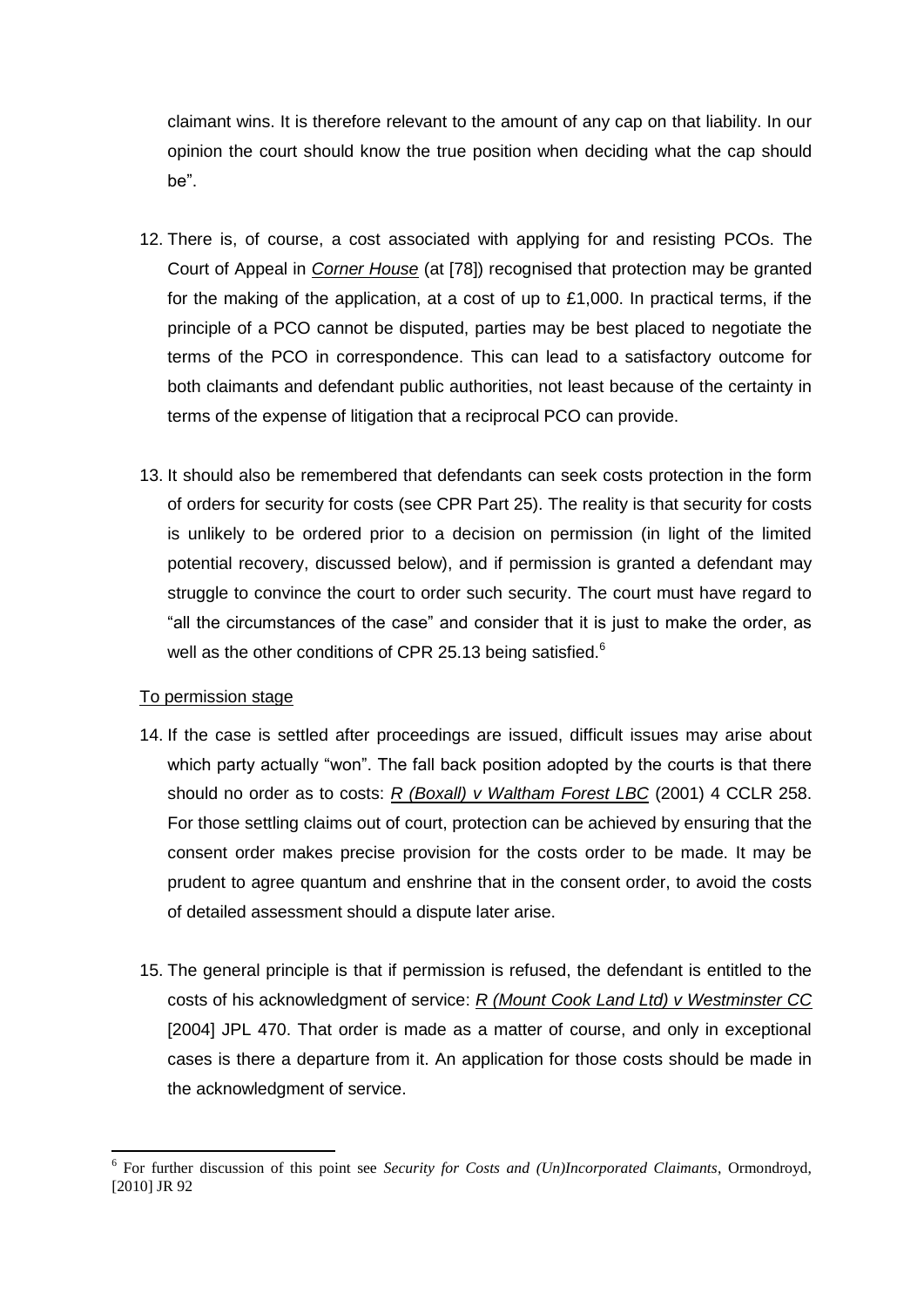- 16. Interested parties who also file an acknowledgment of service may not be so fortunate. The general rule is that two sets of respondents" costs are not awarded: see *Bolton MDC v SSE* [1995] 1 WLR 1176 (in the context of planning decisions) and, for example *R (Smeaton) v Secretary of State for Health* [2002] EWHC 886 (Admin). That general rule may be displaced where the interested party contributes something to the proceedings that the defendant chose not to (or was not able to) cover themselves.
- 17. It should also be noted that the costs of oral hearings at permission stage may be in issue if the reason for an oral hearing was because of an application for interim relief or expedition. If an oral hearing is occasioned because the defendant fails to agree in pre-action correspondence to a reasonable interim position (such as a stay of the relevant decision) it is proper that the claimant who succeeds in obtaining interim relief makes an application for costs at that stage. The court will often order costs to be in the case, but in many cases it is appropriate for an order to be made on that application.

#### To substantive disposal

- 18. The first observation is that the grant of permission may often be the point at which the cost/benefit of defending the decision points in favour of the defendant consenting to judgment. For claimants, this is the time to test the nerve of the defendant, if necessary by proposing no order as to costs. Correspondence to that effect would serve a successful claimant well in respect of a costs application at a later date.
- 19. At a substantive hearing, the general rule will be that the loser pays. Again, the unsuccessful claimant will normally only be liable for one set of costs: *Bolton*, above. The following general points should be noted:
	- a. The court may make an issues based order (CPR 44.3(6)) such that a claimant may not recover all (or any) costs if it succeeds on one but not other grounds of review;
	- b. The conduct of the parties is important in determining liability. Indemnity costs may be ordered where, for example, the defendant acts carelessly or fails to make appropriate disclosure: see e.g. *R (O) v SSHD* [2010] EWHC 709 (Admin);